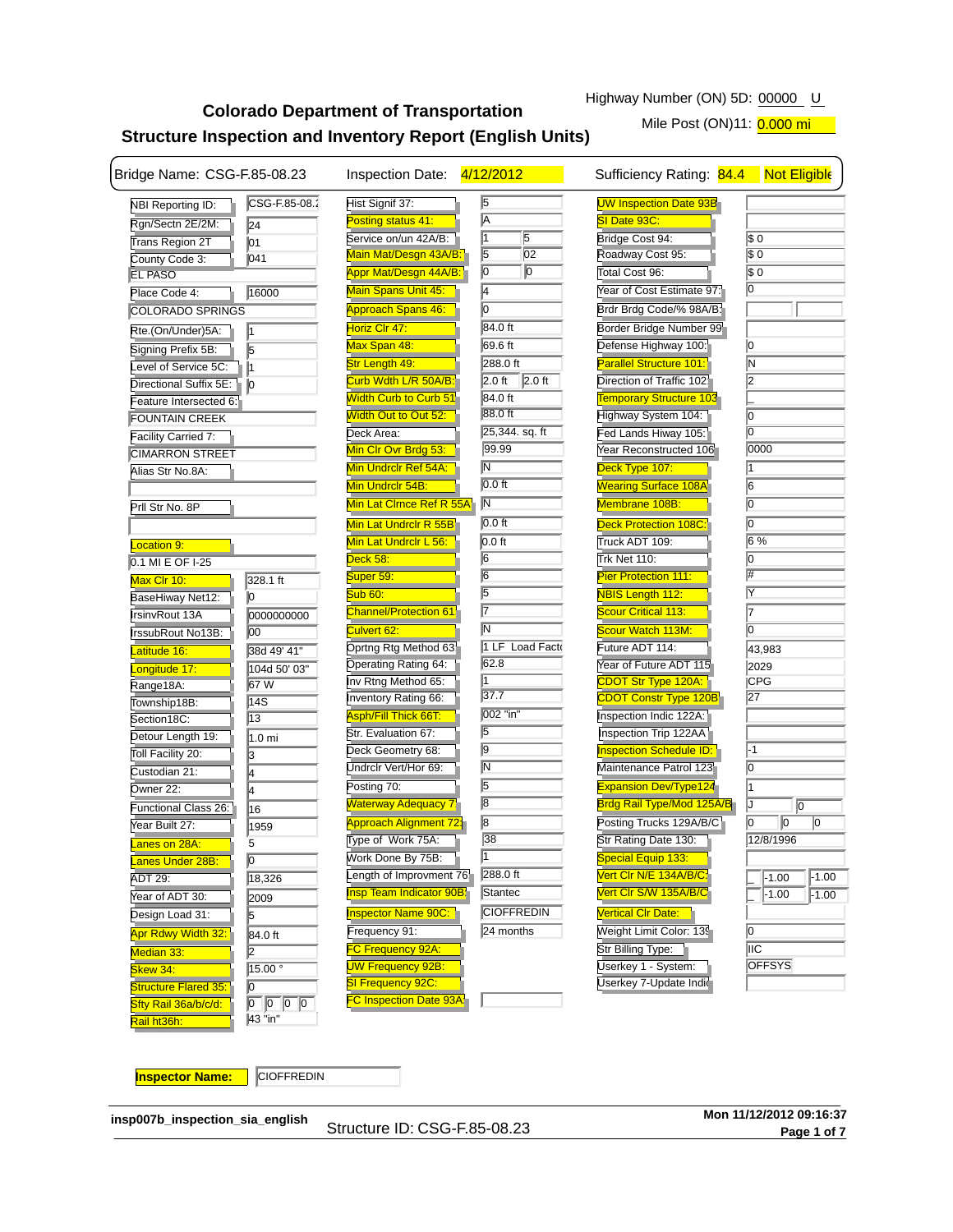# **Colorado Department of Transportation Structure Inspection and Inventory Report (English Units)**

Mile Post (ON)11: 0.000 mi

#### **Element Inspection Report**

| Elm/En | <b>Description</b>          |      | Units Total Qty $\%$ in 1 CS 1 $\%$ in 2 CS 2 $\%$ in 3 CS 3 $\%$ in 4 CS 4 $\%$ in 5 CS 5 |           |                |         |                 |       |                  |       |              |    |                |
|--------|-----------------------------|------|--------------------------------------------------------------------------------------------|-----------|----------------|---------|-----------------|-------|------------------|-------|--------------|----|----------------|
| 13/1   | Unp Conc Deck/AC Ovl        | (SF) | 25,344                                                                                     | 0%        |                |         | 0 100 % 25, 344 | 0%    | $\Omega$         | 0%    | 0            | 0% | 0              |
| 109/1  | P/S Conc Open Girder        | (LF) | 4,032                                                                                      | 99 %      | 3,978          | 1%      | 48              | 0%    | 6                | 0%    | <sub>0</sub> | 0% | $\mathbf 0$    |
| 205/1  | <b>R/Conc Column</b>        | (EA) | 18                                                                                         | 22 %      |                | 4 72 %  | 13              | 6 %   | 1                | 0%    | 0            | 0% | $\mathbf 0$    |
| 215/1  | <b>R/Conc Abutment</b>      | (LF) | 182                                                                                        | 90 %      | 164            | 7 %     | 12              | 3 %   | $6 \overline{6}$ | 0%    | 0            | 0% | $\mathbf 0$    |
| 234/1  | <b>R/Conc Cap</b>           | (LF) |                                                                                            | 273 100 % | 273            | 0%      | <sub>0</sub>    | 0%    | 0                | 0%    | 0            | 0% | $\mathbf 0$    |
| 306/1  | <b>Asphaltic Plg Exp Jt</b> | (LF) |                                                                                            | 273 81 %  | 221            | 19 %    | 52              | 0%    | $\Omega$         | 0%    | $\Omega$     | 0% | $\mathbf 0$    |
| 311/1  | <b>Moveable Bearing</b>     | (EA) | 56                                                                                         | 86 %      |                | 48 14 % | 8               | 0%    | <sub>0</sub>     | 0%    | 0            | 0% | $\mathbf 0$    |
| 313/1  | <b>Fixed Bearing</b>        | (EA) | 56                                                                                         | 86 %      |                | 48 14 % | 8               | 0%    | <sub>0</sub>     | 0%    | <sub>0</sub> | 0% | $\overline{0}$ |
| 325/1  | <b>Slope Prot/Berms</b>     | (EA) |                                                                                            | 2100 %    | $\overline{2}$ | 0%      | 0               | 0%    | $\Omega$         | 0%    | 0            | 0% | $\mathbf 0$    |
| 326/1  | <b>Bridge Wingwalls</b>     | (EA) |                                                                                            | 4 75 %    | $\mathbf{3}$   | 25 %    | $\mathbf{1}$    | 0%    | $\Omega$         | 0%    | <sub>0</sub> | 0% | $\mathbf 0$    |
| 334/1  | <b>Metal Rail Coated</b>    | (LF) |                                                                                            | 576 100 % | 576            | 0%      | 0               | 0%    | $\Omega$         | $0\%$ | <sub>0</sub> | 0% | $\mathbf 0$    |
| 338/1  | <b>Conc Curbs/SW</b>        | (LF) | 864                                                                                        | 82%       | 709            | 18 %    | 155             | 0%    | $\Omega$         | 0%    | <sub>0</sub> | 0% | $\mathbf 0$    |
| 359/1  | <b>Soffit Smart Flag</b>    | (EA) | 1                                                                                          | 0%        | $\Omega$       | 0%      |                 | 0100% |                  | $0\%$ | 0            | 0% | $\mathbf 0$    |
| 371/1  | <b>Traff Imp Dck SmFlag</b> | (LF) |                                                                                            | 12 100 %  | 12             | 0%      | <sub>0</sub>    | 0%    | $\Omega$         | 0%    | 0            | 0% | $\overline{0}$ |
| 501/1  | <b>Channel Cond</b>         | (EA) |                                                                                            | 1 100 %   | 1              | 0%      | 0               | 0%    | <sub>0</sub>     | 0%    | 0            | 0% | $\mathbf 0$    |
| 502/1  | <b>ChannProtMatCond</b>     | (EA) | $\mathbf{1}$                                                                               | 0%        | 1              | 0%      | 0               | 0%    | <sub>0</sub>     | 0%    | <sub>0</sub> | 0% | $\mathbf 0$    |
| 504/1  | <b>BankCond</b>             | (EA) | 1                                                                                          | 0%        | $\mathbf{1}$   | 0%      | 0               | 0%    | $\Omega$         | 0%    | 0l           | 0% | $\mathbf 0$    |
| 505/1  | <b>Debris Smart Flag</b>    | (EA) | $\mathbf{1}$                                                                               | 0%        | 1              | 0%      | <sub>0</sub>    | 0%    | $\Omega$         | 0%    | <sub>0</sub> | 0% | $\mathbf 0$    |
| 520/1  | AppRdAlign                  | (EA) |                                                                                            | 1 100 %   | 11             | 0%      | 0               | 0%    | 0                | 0%    | <sub>0</sub> | 0% | $\mathbf 0$    |
| 600/1  | <b>Genl Remarks</b>         | (EA) |                                                                                            | 1 100 %   | $\mathbf{1}$   | 0%      | <sub>0</sub>    | 0%    | $\Omega$         | 0%    | 0            | 0% | $\mathbf 0$    |

| Elem/Env | <b>Description</b>   | <b>Element Notes</b>                                                                                                                                                                                                                                                                                                                                                                                                                                                                                                                                                                                                                                                                                                                                           |  |  |  |  |
|----------|----------------------|----------------------------------------------------------------------------------------------------------------------------------------------------------------------------------------------------------------------------------------------------------------------------------------------------------------------------------------------------------------------------------------------------------------------------------------------------------------------------------------------------------------------------------------------------------------------------------------------------------------------------------------------------------------------------------------------------------------------------------------------------------------|--|--|--|--|
| 13/1     | Unp Conc Deck/AC Ovi | (2) 2 sq ft pothole 10 ft from east end of deck in westbound lane near center median,<br>patched. Deck had overlay added between 2008 and 2010 inspections - Minor ruts<br>in wheel lines. Longitudinal cracks forming. No apparent membrane.                                                                                                                                                                                                                                                                                                                                                                                                                                                                                                                  |  |  |  |  |
| 109/1    | P/S Conc Open Girder | Moderate spalls at west end of Girder 5N with reinforcement exposed and corroded<br>(R2). Char stains on girders near abutments. Scaling and efflorescence staining on<br>fascia girders at bents due to drainage, some with cracking and possible<br>delaminations.                                                                                                                                                                                                                                                                                                                                                                                                                                                                                           |  |  |  |  |
| 205/1    | <b>R/Conc Column</b> | Columns with debris walls in between - Previous moderate to heavy spalls with<br>exposed rebar at columns 2F, 3A, 3B, 3F, 4A and 4F. Previous large cracks and<br>spalls in columns 2A, 2B, 2C, 2E, 3C, 3E and 4B. Exposed and corroded reinforcing<br>on downstream noses of 2F & 3F, nearly full height. All columns have been<br>rehabbed/patched between 2008 and 2010 inspections - Light cracks and light to<br>moderate efflorescence in all patched areas. Column 2F exhibits large cracking,<br>delaminations and rust staining due to seepage through joint and through curb<br>drainage. Scupper extensions are not sealed will allowing continued runoff onto<br>super and substructure. Base of debris walls and unformed concrete exposed at P3. |  |  |  |  |

**insp007b\_inspection\_sia\_english**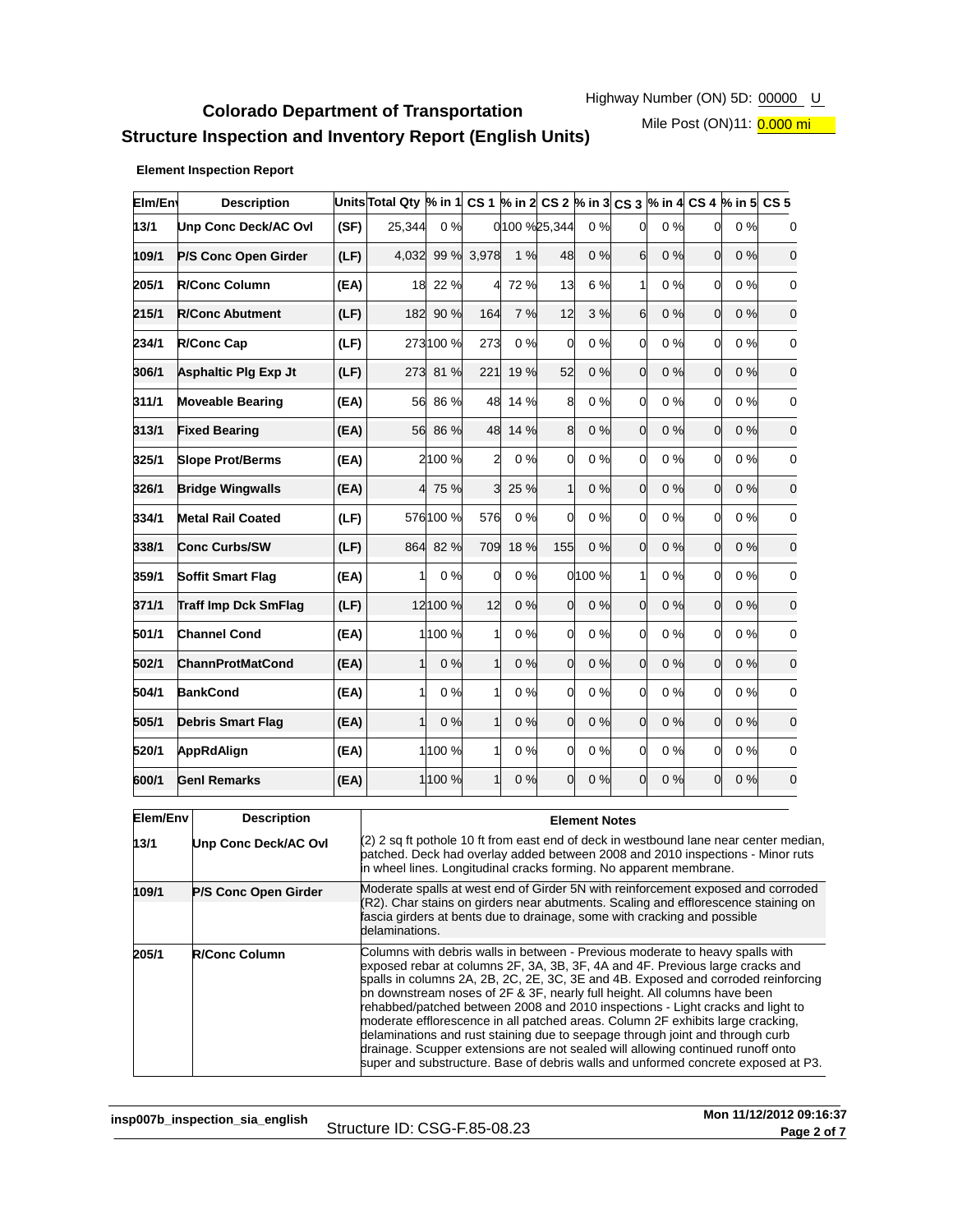**Colorado Department of Transportation**

Highway Number (ON) 5D: 00000 U

## **Structure Inspection and Inventory Report (English Units)**

Mile Post (ON)11: 0.000 mi

| Elem/Env | <b>Description</b>          | <b>Element Notes</b>                                                                                                                                                                                                                                                                                                                                                                                                                                                                                                                                                                                                                          |
|----------|-----------------------------|-----------------------------------------------------------------------------------------------------------------------------------------------------------------------------------------------------------------------------------------------------------------------------------------------------------------------------------------------------------------------------------------------------------------------------------------------------------------------------------------------------------------------------------------------------------------------------------------------------------------------------------------------|
| 215/1    | <b>R/Conc Abutment</b>      | Previous horizontal cracks=6 ft, 3 ft, 2 ft and 6 ft at southwest, northwest, northeast<br>and southeast corners have been patched at southeast only between 2008 and<br>2010 inspections - Light cracks with light efflorescence on patches. 2012 - Heay<br>cracking with efflorescence and rust staining at southwest below Girder N, likely due<br>to seepage through joint above.                                                                                                                                                                                                                                                         |
| 234/1    | <b>R/Conc Cap</b>           | Previously 25 LF of spalls with exposed reinforcement some with section loss, in<br>Bent 2 cap, 38 LF in Bent 3 cap and 11 LF in Bent 4 cap, 32 LF of spalls,<br>delaminations and cracks in Bent 2 cap, 12 LF in Bent 3 cap and 10 LF in Bent 4<br>cap at various locations throughout. Spalls and dealmination under most all girder<br>locations, approximately 2 ft length at each location. All caps have been<br>rehabbed/patched bewteen 2008 and 2010 inspections, all exhibits dense pattern<br>cracks with light efflorescence in all patches.                                                                                      |
| 306/1    | Asphaltic Plg Exp Jt        | Replaced expansion joints at bents between 2008 and 2010 inspections. Isolated<br>areas of debonding failure, cracking. 19 ft at P4, 12 ft at P3, 21 ft at P2.                                                                                                                                                                                                                                                                                                                                                                                                                                                                                |
| 311/1    | <b>Moveable Bearing</b>     | All bearing plates have been cleaned and painted between 2008 and 2010<br>inspections.                                                                                                                                                                                                                                                                                                                                                                                                                                                                                                                                                        |
| 313/1    | <b>Fixed Bearing</b>        | All bearing plates have been cleaned and painted between 2008 and 2010<br>inspections. Fascia bearings exhibit reactivating corrosion and paint failure.                                                                                                                                                                                                                                                                                                                                                                                                                                                                                      |
| 325/1    | <b>Slope Prot/Berms</b>     | Concrete rubble at east abutment and riprap at west abutment. Boulder-sized riprap<br>placed on west side of Bent 4 between 2008 and 2010 inspections.                                                                                                                                                                                                                                                                                                                                                                                                                                                                                        |
| 326/1    | <b>Bridge Wingwalls</b>     | Spall at rail post connection at northeast wingwall.                                                                                                                                                                                                                                                                                                                                                                                                                                                                                                                                                                                          |
| 334/1    | <b>Metal Rail Coated</b>    | All rail repaired and repainted between 2008 and 2010 inspections.                                                                                                                                                                                                                                                                                                                                                                                                                                                                                                                                                                            |
| 338/1    | <b>Conc Curbs/SW</b>        | 155 LF of light spalls at curb faces and along median. East end of south curb is<br>cracked at end post with an impending spall. 2 ft spall with reinforcement exposed<br>on south side of median curb in span 3 (note the adjoining horizontal crack<br>indicating corroded rebar continues). Light longitudinal and pattern cracking in top<br>surface throughout. Areas of scaling and horizontal cracking in sidewalk face, may<br>indicate corroding rebar and future spalling/delamination.                                                                                                                                             |
| 359/1    | <b>Soffit Smart Flag</b>    | Cracks with efflorescence under median and sidewalk area and several other<br>locations. Char stains on soffit near both abutments. Longitudinal cracks with light<br>spalls at several locations with exposed and corroded (R2-R3) reinforcement along<br>edges of deck. Areas of saturation and efflorescence corresponding to the curb face.<br>Heavy chloride staining and efflorescence full length of median. Cracking and<br>spalling with exposed rebar and active leakage at joints over bents. Longitudinal<br>crack throughout majority of south and locations of north soffit edge indicate<br>corroded rebar, worse near joints. |
| 371/1    | <b>Traff Imp Dck SmFlag</b> | Previously missing and bent rails at south side (Date of original impact is unknown)<br>have been repaired between 2008 and 2010 inspections.                                                                                                                                                                                                                                                                                                                                                                                                                                                                                                 |
| 501/1    | <b>Channel Cond</b>         | Sand, silt and rock channel.                                                                                                                                                                                                                                                                                                                                                                                                                                                                                                                                                                                                                  |
| 502/1    | <b>ChannProtMatCond</b>     | Drop structures on both sides of bridge. Boulder-sized riprap added at upstream end<br>of Bent 4.                                                                                                                                                                                                                                                                                                                                                                                                                                                                                                                                             |
| 504/1    | <b>BankCond</b>             | Trees and moderate to heavy vegetation on banks.                                                                                                                                                                                                                                                                                                                                                                                                                                                                                                                                                                                              |
| 505/1    | <b>Debris Smart Flag</b>    | Moderate amount of debris at nose and along west side of Bent 2.                                                                                                                                                                                                                                                                                                                                                                                                                                                                                                                                                                              |
| 520/1    | AppRdAlign                  | Asphalt - longitudinal cracks and rutting in left most westbound lane in east<br>approach.<br>Transverse crack at A5, asphalt breaking up and impending potholes in left and right<br>anes.<br>Transverse crack at A1, asphalt breaking up and impending potholes in both lanes<br>(eastbound).<br>Curb and gutter has settled and breaking at southwest (22 ft).                                                                                                                                                                                                                                                                             |
| 600/1    | <b>Genl Remarks</b>         | Utility conduit running along south bridge rail.                                                                                                                                                                                                                                                                                                                                                                                                                                                                                                                                                                                              |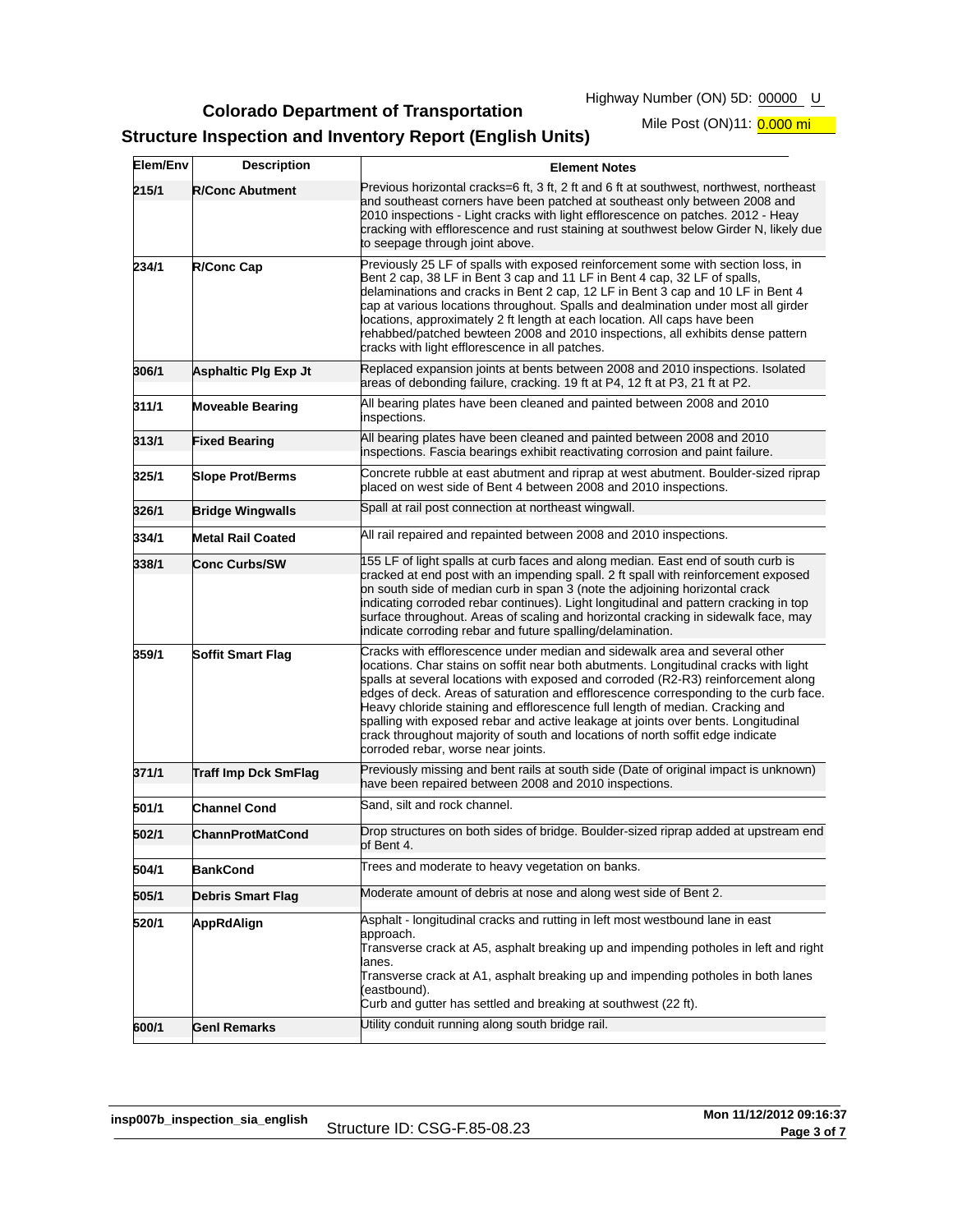**Colorado Department of Transportation**

Highway Number (ON) 5D: 00000 U

Mile Post (ON)11: 0.000 mi

# **Structure Inspection and Inventory Report (English Units)**

## **Maintenance Activity Summary**

| <b>MMS Activity</b><br>355.03 | <b>Description</b><br>Cln & Pnt                                                                                                                                         | <b>Recommended Status Target Year</b><br>4/12/2012 | 3 | 2014 | <b>Est Cost</b><br>O |
|-------------------------------|-------------------------------------------------------------------------------------------------------------------------------------------------------------------------|----------------------------------------------------|---|------|----------------------|
|                               | Clean and paint steel tubular rail.                                                                                                                                     |                                                    |   |      |                      |
|                               |                                                                                                                                                                         |                                                    |   |      |                      |
|                               |                                                                                                                                                                         |                                                    |   |      |                      |
|                               |                                                                                                                                                                         |                                                    |   |      |                      |
| 306.00                        | Railing                                                                                                                                                                 | 3/27/2008                                          | 5 | 2014 | 0                    |
|                               | Install adequate bridge and approach rails.                                                                                                                             |                                                    |   |      |                      |
|                               |                                                                                                                                                                         |                                                    |   |      |                      |
|                               |                                                                                                                                                                         |                                                    |   |      |                      |
|                               |                                                                                                                                                                         |                                                    |   |      |                      |
| 200.31                        | Min Repair                                                                                                                                                              | 4/12/2012                                          | 3 | 2014 | 0                    |
|                               | Perform concrete repair of Column 2F, abutment at southwest and northeast, and soffit at fascias<br>and joint below median.                                             |                                                    |   |      |                      |
|                               |                                                                                                                                                                         |                                                    |   |      |                      |
|                               |                                                                                                                                                                         |                                                    |   |      |                      |
|                               |                                                                                                                                                                         |                                                    |   |      |                      |
| 353.04                        | Br Dk Rpr                                                                                                                                                               | 4/12/2012                                          | 3 | 2014 |                      |
|                               | Remove asphalt, install compression seals through joints including curbs and medians, waterproof                                                                        |                                                    |   |      |                      |
|                               | membrane (wrapped up the face of curbs and median) and repave.                                                                                                          |                                                    |   |      |                      |
|                               |                                                                                                                                                                         |                                                    |   |      |                      |
|                               |                                                                                                                                                                         |                                                    |   |      |                      |
| 156.00                        | Surface                                                                                                                                                                 | 4/12/2012                                          | 3 | 2014 | 0                    |
|                               | Seal transverse cracks at abutments, locations of debonding failure in plug joints, longitudinal<br>cracking on bridge deck and interface of asphalt curbs and medians. |                                                    |   |      |                      |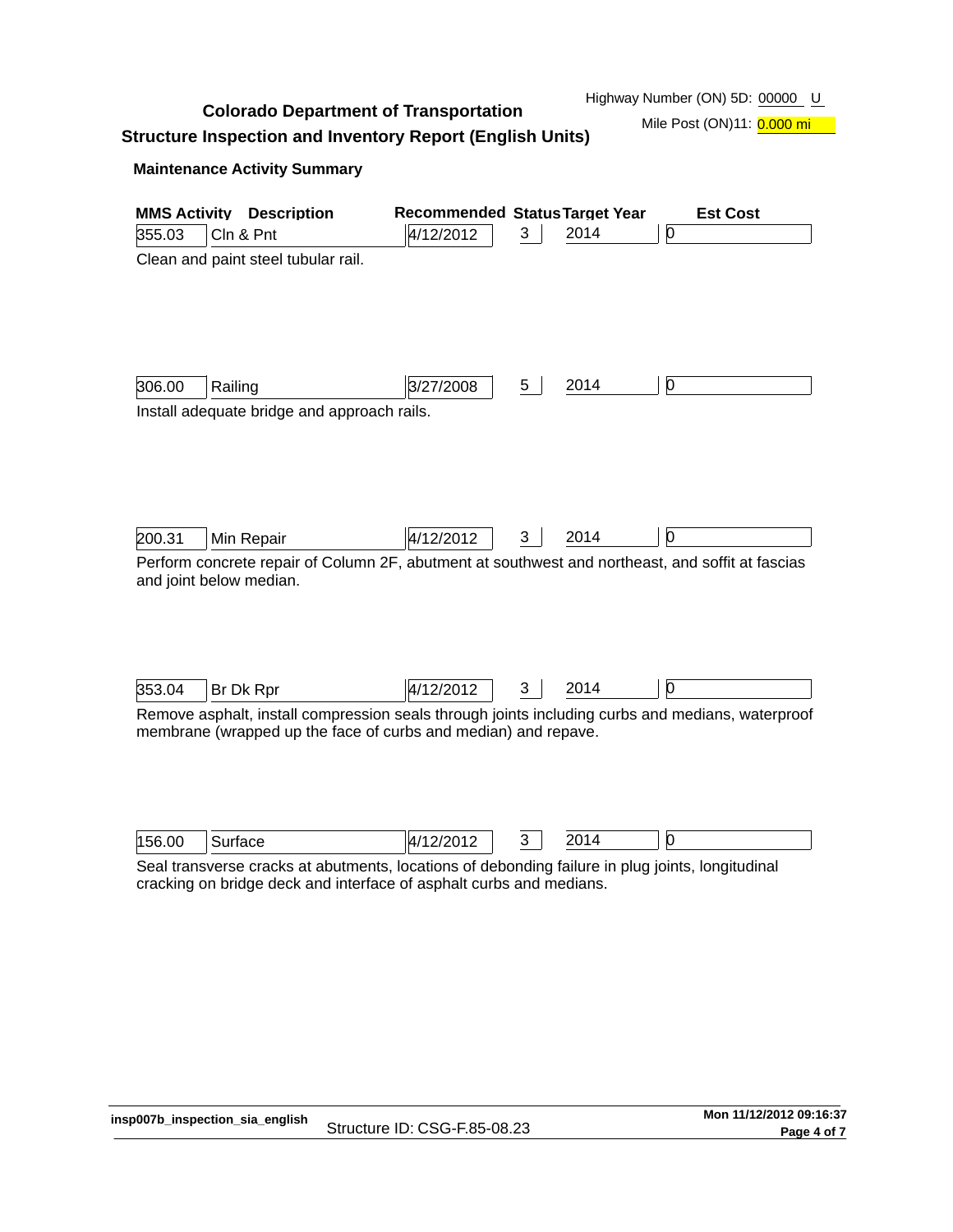**Colorado Department of Transportation**

Highway Number (ON) 5D: 00000 U

Mile Post (ON)11: 0.000 mi

**Structure Inspection and Inventory Report (English Units)**

## **Maintenance Activity Summary**

| <b>MMS Activity</b> | <b>Description</b>                                                                                                                             | <b>Recommended Status Target Year</b> |   |      | <b>Est Cost</b> |
|---------------------|------------------------------------------------------------------------------------------------------------------------------------------------|---------------------------------------|---|------|-----------------|
| 157.00              | Exp Jts                                                                                                                                        | 4/12/2012                             | 3 | 2014 | 0               |
|                     | Clean and reseal joints in curbs and medians at piers and abutments.                                                                           |                                       |   |      |                 |
| 353.04              | Curb & RI                                                                                                                                      | 4/12/2012                             | 3 | 2014 | 0               |
|                     | Apply concrete sealant to median, curbs, and sidewalks. Concrete repairs may be necessary due<br>to chloride contamination and corroded rebar. |                                       |   |      |                 |
| 206.01              | Debri                                                                                                                                          | 4/12/2012                             | 3 | 2014 | Ю               |
|                     | Remove debris from nose of P3.                                                                                                                 |                                       |   |      |                 |
| 358.03              | Substr                                                                                                                                         | 4/12/2012                             | 3 | 2014 | 0               |
|                     | Install well graded riprap around P3.                                                                                                          |                                       |   |      |                 |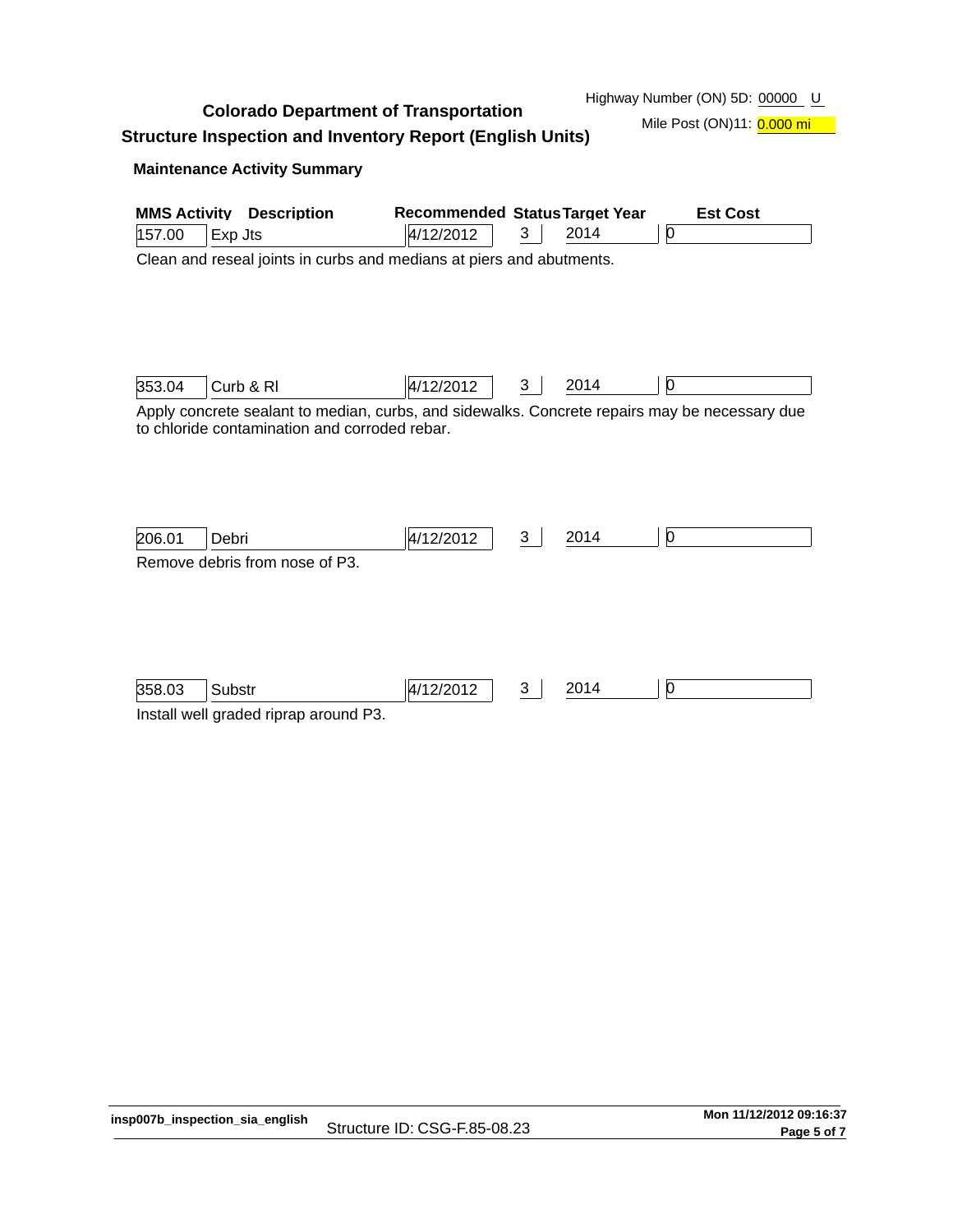# **Colorado Department of Transportation Structure Inspection and Inventory Report (English Units)**

Mile Post (ON)11: 0.000 mi

**Bridge Notes**

## **Inspection Notes**

**Date 4-12-2012 - Temp: 57 Degrees Time: 10:15 AM Weather: Clear**

| Scope:<br>$\sqrt{ }$ NBI:<br>$ \mathcal{V} $ Element: | Underwater:<br>$\mathbf{I}$ | <b>Fracture Critical:</b>      | Other:                    | Type: Regular NBI |
|-------------------------------------------------------|-----------------------------|--------------------------------|---------------------------|-------------------|
| Team Leader Inspection Check-off:                     |                             |                                |                           |                   |
| FCM's                                                 |                             |                                | <b>Vertical Clearance</b> |                   |
| Posting Signs                                         |                             |                                | <b>Stream Bed Profile</b> |                   |
| <b>Essential Repair Verification</b>                  |                             |                                |                           |                   |
| <b>Inspection Team:</b><br><b>Inspection Date:</b>    | 04/12/2012                  |                                |                           |                   |
|                                                       |                             | Inspector:                     | <b>CIOFFREDIN</b>         |                   |
|                                                       |                             | <b>Inspector (Team Leader)</b> |                           |                   |